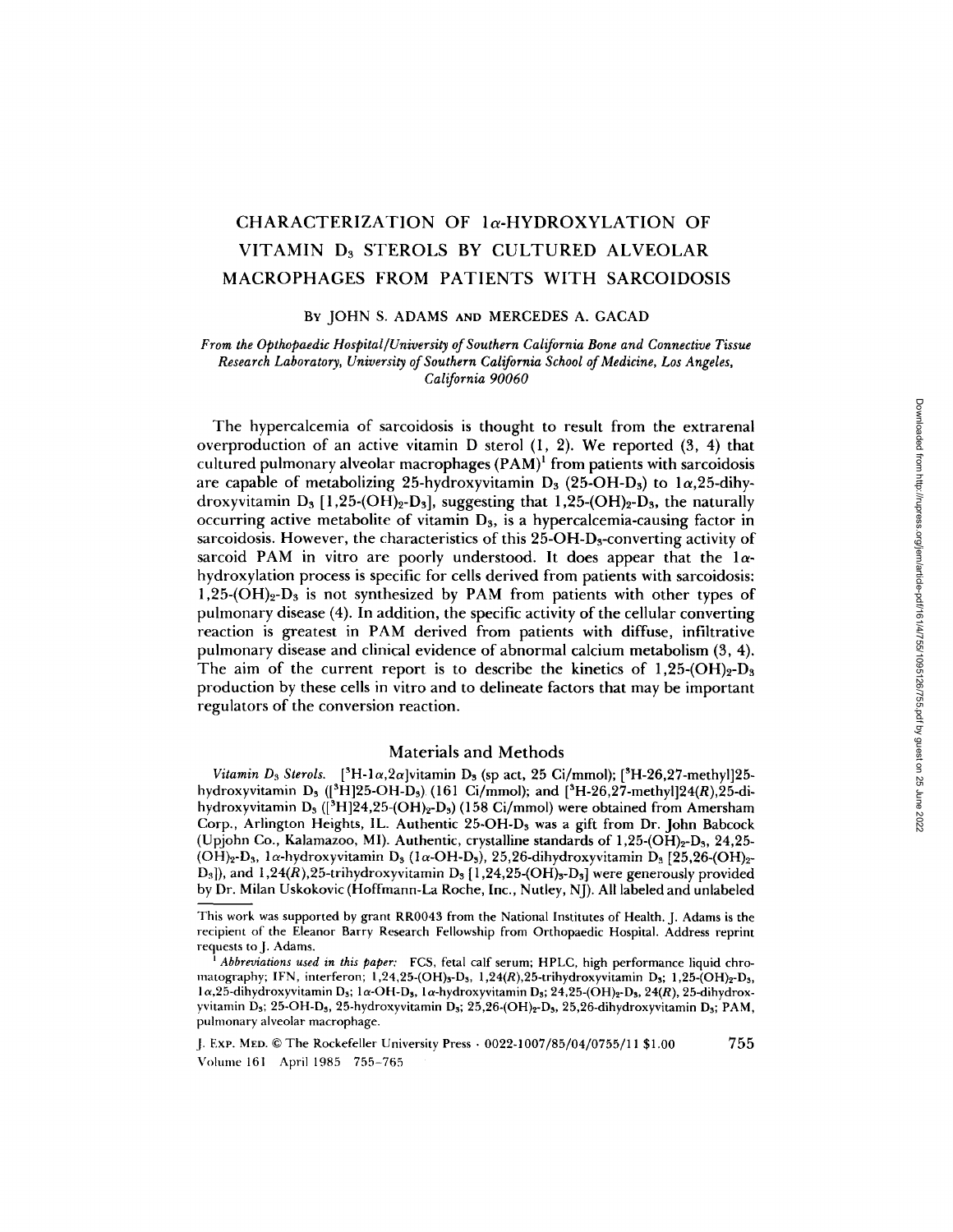| Patient        | Age | <b>Sex</b> | Serum calcium | Urinary cal-<br>cium excre-<br>tion<br>(mg Ca/100)<br>ml $GF$ <sup>*</sup> | Serum $1.25$<br>$(OH)2-D$ | Serum angi-<br>otensin-con-<br>verting en-<br>zyme activity |  |
|----------------|-----|------------|---------------|----------------------------------------------------------------------------|---------------------------|-------------------------------------------------------------|--|
|                | yrs |            | mg/dl         |                                                                            | pg/ml                     | IU/l                                                        |  |
|                | 55  | F          | 14.4          | 1.34                                                                       | 76                        | 59                                                          |  |
| $\overline{2}$ | 33  | F          | 10.0          | 0.31                                                                       | 59                        | 81                                                          |  |
| 3              | 25  | F          | 9.6           | 0.11                                                                       | 40                        | 31                                                          |  |
| 4              | 26  | F          | 12.2          | $***$ $1$                                                                  | 63                        | 59                                                          |  |
| 5              | 31  | M          | 14.5          | 0.92                                                                       | 68                        | 92                                                          |  |
| Normal range:  |     |            | $8.5 - 10.5$  | < 0.16                                                                     | $30 - 65$                 | $10 - 35$                                                   |  |

| TABLE I                                    |
|--------------------------------------------|
| Clinical Data on Patients With Sarcoidosis |

\* GF, glomerular filtrate.

\* Obtained during furosemide therapy.

sterols were purified on silica Sep-Pak cartridges (Waters Associates, Milford, MA) before use. Dexamethasone sodium phosphate was obtained from Merck Sharp & Dohme Div., Merck & Co., Inc., West Point, PA. Preparations of human immune (gamma) interferon  $(IFN-\gamma)$  and human alpha interferon  $(IFN-\alpha)$  were purchased from Interferon Sciences, New Brunswick, NJ.

*Macrophage Cultures.* Primary monolayer cultures of PAM were established by standard technique (5) from the alveolar lavage fluid of five patients with diffuse pulmonary sarcoidosis (biopsy proven). Clinical laboratory data on patients at the time of lavage are shown in Table I. The cells were plated and maintained in RPMI 1640 medium (Gibco Laboratories, Grand Island, NY) supplemented with 10% fetal calf serum (FCS) (KC Biological, Inc., Lenexa, KA),  $10 \mu g/ml$  insulin, 4 nM glutamine, 50 U/ml penicillin, and 50 mg/ml streptomycin at  $37^{\circ}$ C in an atmosphere of  $95\%$  air/5% CO<sub>2</sub>. The medium was replaced with fresh medium every 3rd d. After 3 d in culture, >98% of the adherent cell population was esterase positive (6).

*Metabolism Experiments.* After 5 d in primary culture, the capacity of confluent PAM monolayers from each patient to metabolize 5 nM  $[^{3}H]25\text{-}OH\text{-}D_{3}$  to  $[^{3}H]1,25\text{-}OH)_{2}\text{-}D_{3}$ was established. Thereafter, metabolism experiments were performed in cultures (0.25-  $1.0 \times 10^6$  cells/well) ranging in age from 7 to 17 d, by previously described techniques (3). Briefly, cultures were preincubated for 16 h in serum-free medium with or without vitamin  $D_3$  sterols (solubilized in 0.2% ethanol), dexamethasone, or IFN. This medium was replaced with  $BGI<sub>B</sub>$  medium (Gibco Laboratories) containing radiolabeled sterol and incubated for 3 h in the incubator: accumulation of generated  $[^{3}H]1,25\text{-}(OH)-D_{3}$  was linear over 5 h (Fig. 1). All subsequent experiments were incubated for 3 h. A known amount (150 ng) of unlabeled sterol was then added to the incubation medium, the medium was collected, the monolayer was harvested by scraping, and the medium and cells were extracted in methanol/methylene chloride. The lipid extracts were chromatographed on Sep-Pak cartridges (7) to obtain the vitamin D metabolite fraction of interest. This fraction was then subjected to a three-step purification procedure on normal-phase high performance liquid chromatography (HPLC) over a 3.9 mm  $\times$  30 cm  $\mu$ -Porasil column (DuPont Instruments, Wilmington, DE). The first chromatographic purification was performed in *n*-hexane/methanol/isopropanol (92:4:4) followed by HPLC in methylene chloride/methanol (98:2) and methylene chloride/isopropanol (94:6). The fractions containing the authentic standard of interest were retained, pooled, and subjected to scintillation counting to determine the yield of metabolite.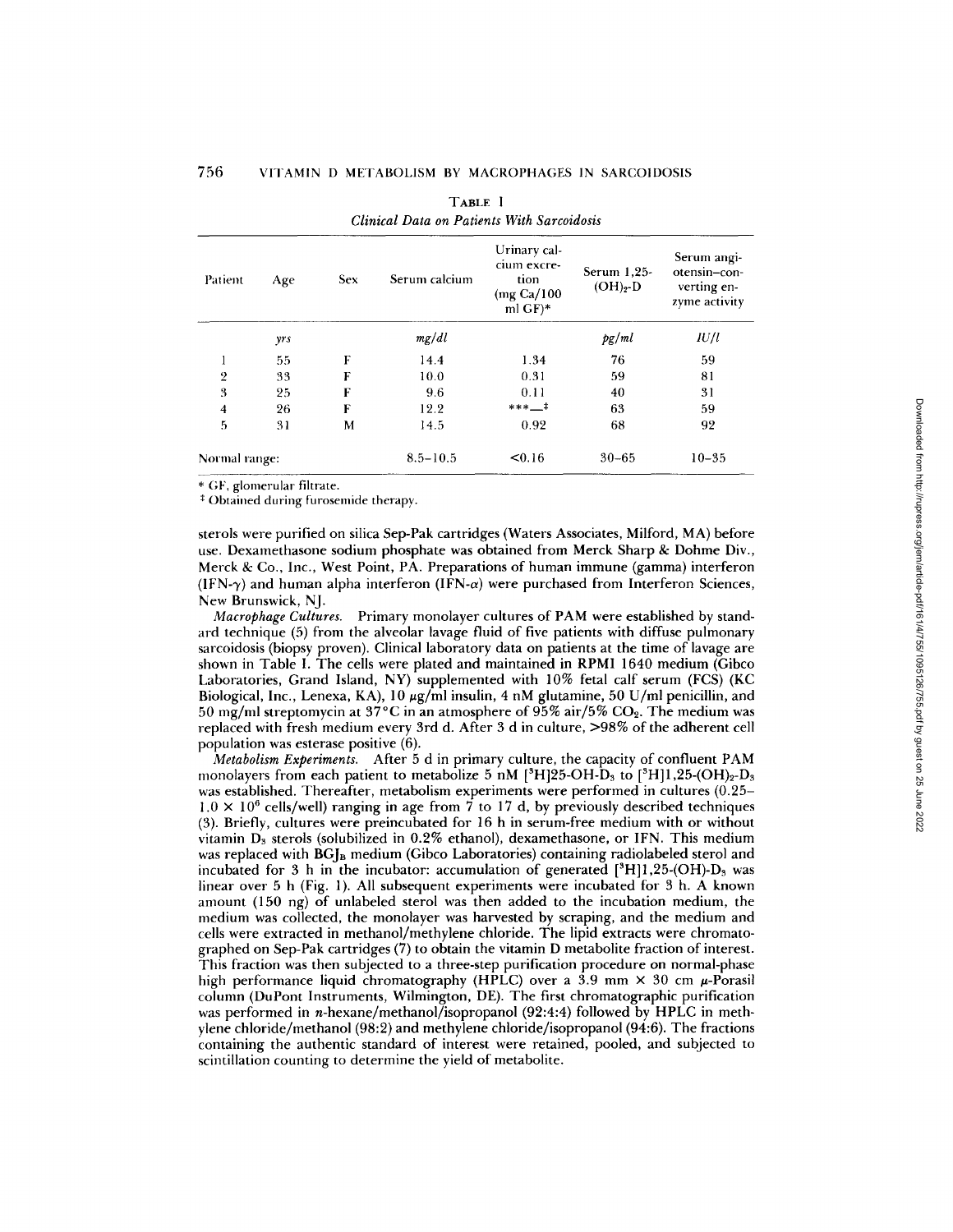

FIGURE 1. Synthesis of  $[^{3}H]1,25\cdot (OH)_2-D_3$  from 5 nM  $[^{3}H]25\cdot OH-D_3$  by cultured PAM from a patient with sarcoidosis over time. Each point is the mean of duplicate determinations.



FIGURE 2. Kinetic analysis of  $[^{8}H]1,25\text{-}(\mathrm{OH})_{2}\text{-}D_{3}$  synthesis from  $[^{8}H]25\text{-}OH\text{-}D_{3}$  by cultured human PAM from a representative patient (patient 1, Table I1) with sarcoidosis. Established monolayer cultures of PAM containing  $1.5 \times 10^5$  cells per culture were exposed to increasing concentrations of  $[^{3}H]25-OH-D<sub>3</sub>$  for  $3$  h. A single-reciprocal plot of the data (insert) yielded a  $K_m$  (x intercept) and velocity *(V<sub>max</sub>, 1/y* intercept) of 53 nM and 6.3 fmol. 10<sup>-6</sup> cells. min<sup>-1</sup>, respectively. Each point is the mean of duplicate determinations.

# Results

Fig. 2 depicts the synthesis of  $[^{3}H]1,25\text{-}(OH)_2\text{-}D_3$  by PAM monolayer cultures derived from a representative patient with sarcoidosis and abnormal calcium metabolism, during incubation with increasing amounts of  $[^{3}H]25$ -OH-D<sub>3</sub>. The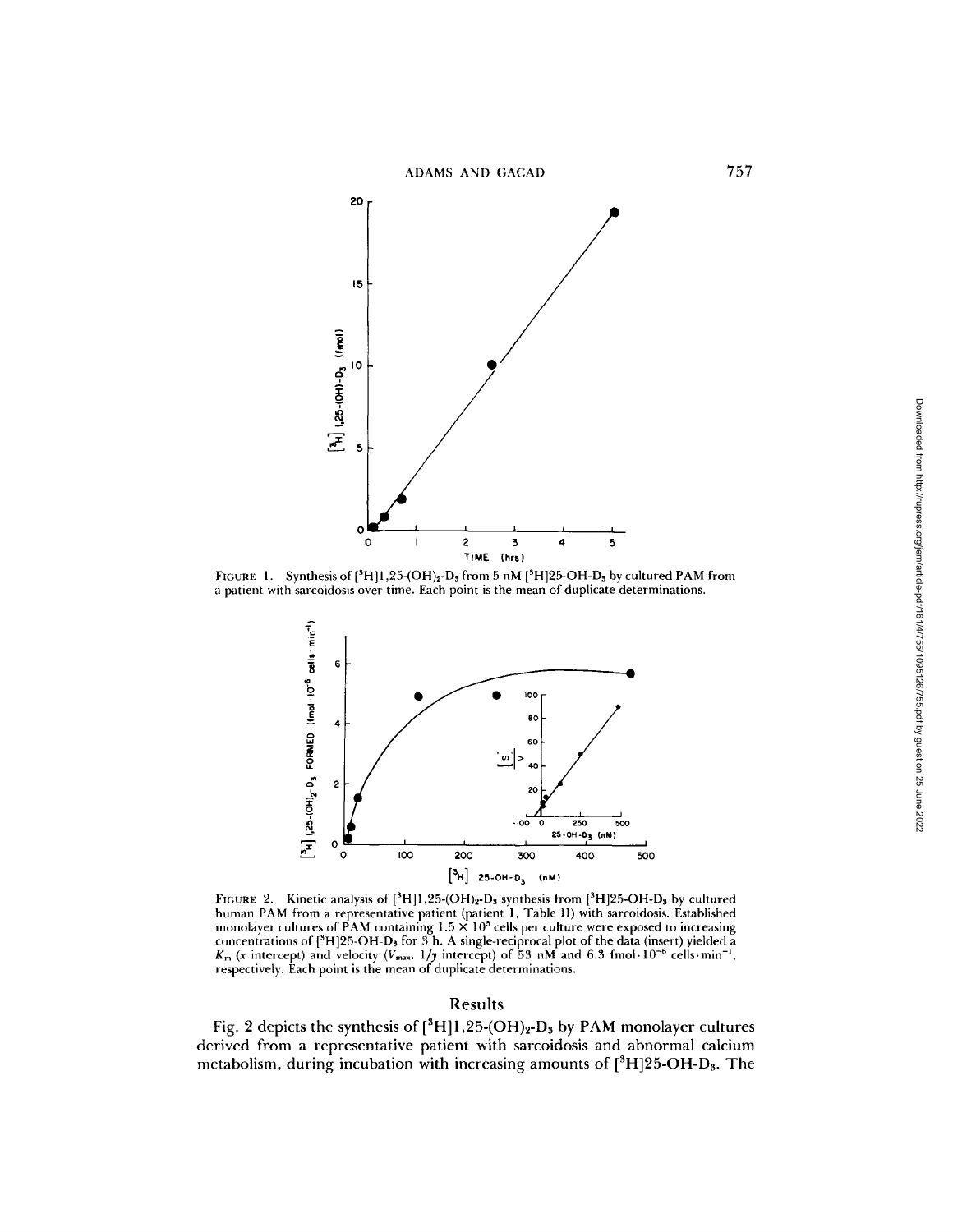| Patient | Substrate Range | $V_{\rm max}$<br>$(fmol \cdot 10^{-6}$ cells<br>$min^{-1}$ ) | $K_{m}$ |
|---------|-----------------|--------------------------------------------------------------|---------|
|         | nM              |                                                              | nM      |
|         | $3 - 150$       | 5.9                                                          | 52      |
|         | $1 - 500$       | 6.3                                                          | 53      |
| 2       | $3 - 180$       | 11.0                                                         | 70      |
| 3       | $5 - 320$       | 1.2                                                          | 76      |
| 4       | $10 - 300$      | 9.1                                                          | 109     |
| 5       | $10 - 300$      | 40.6                                                         | 210     |

TABLE I1 *Kinetic Analysis of*  $\int_{0}^{3} H \int_{0}^{3} H \int_{0}^{3} H \int_{2}^{3} D_{3}$  *Synthesis by Cultured PAM from Patients With Sarcoidosis* 

rate of  $[^{3}H]1,25-(OH)<sub>2</sub>-D<sub>3</sub>$  synthesis was dependent on the concentration of substrate,  $[{}^{3}H]25-OH-D<sub>3</sub>$  (Fig. 2). A single-reciprocal plot of these data (insert, Fig. 2) demonstrated the  $K_m$  for  $[^{3}H]25$ -OH-D<sub>3</sub> (concentration resulting in halfmaximal formation rate of  $[^{3}H]1,25\text{-}(OH)_{2}\text{-}D_{3}$ ) to be 53 nM. The cumulative kinetic data for PAM derived from all five patients with sarcoidosis is summarized in Table II. Cells from all patients produced a labeled metabolite that cochromatographed with authentic 1,25-(OH)<sub>2</sub>-D<sub>3</sub>. The yield of metabolite was greater in PAM cultures derived from the four patients with a clinical abnormality in calcium homeostasis; it resulted primarily from an increase in the velocity  $(V_{\text{max}})$ of the conversion reaction. The  $K_m$  for  $[^{3}H]25$ -OH-D<sub>3</sub> varied only fourfold between PAM from five different patients, whereas the  $V_{\text{max}}$  varied nearly 40fold. Two examinations, 5 d apart, of the kinetics of  $[^{3}H]1,25-(OH)_{2}-D_{3}$  production by PAM from the same host (patient 1, Table II) yielded comparable results. Interestingly, no radiolabeled product with the chromatographic mobility of  $24,25$ -(OH)<sub>2</sub>-D<sub>3</sub> was observed even in cell extracts from cultures exposed to concentrations of substrate  $[^{3}H]25$ -OH-D<sub>3</sub> as high as 500 nM.

A study of the substrate specificity of the PAM  $1\alpha$ -hydroxylation reaction was made in cultures from patient 2 using  $[^{3}H]25$ -OH-D<sub>3</sub>,  $[^{3}H]24,25$ -(OH)<sub>2</sub>-D<sub>3</sub>, and  $[^{3}H]$ vitamin D<sub>3</sub> as substrates (Fig. 3). The presence of an additional hydroxyl function at C24 in the side chain did not hinder hydroxylation at C1 in the A ring of the molecule. The yield of [3H]l,24,25-(OH)3-D3 from [~H]24,25-(OH)2-  $D_3$  was not significantly different from the amount of  $[^3H]1,25\text{-}(OH)_2\text{-}D_3$  made from  $[^{3}H]25$ -OH-D<sub>3</sub>. However, absence of the C25 hydroxyl group had a profound inhibitory effect on the generation of  $1\alpha$ -hydroxylated product. The specific activity of the PAM conversion reaction of  $[{}^{3}H]$ vitamin D<sub>3</sub> to  $[{}^{3}H]1\alpha$ - $OH-D<sub>3</sub>$  was only 15% of that observed with the side chain-substituted substrates.

In an attempt to discern factors that influence  $1,25\text{-}(OH)_2\text{-}D_3$  synthesis by sarcoid macrophages in vivo, we investigated in vitro the effects of preexposure of PAM to  $1.25\text{-}(OH)<sub>2</sub> - D<sub>3</sub>$  or to glucocorticoid, dexamethasone, or human IFN, known stimulators of macrophage activity. Fig. 4 shows the effects of preincubation of PAM monolayers from patient 5 with increasing amounts of radioinert 1,25-(OH)<sub>2</sub>-D<sub>3</sub> on the synthesis of  $[^{3}H]1,25$ -(OH)<sub>2</sub>-D<sub>3</sub>. Exposure to 0.75 and 7.5 nM 1,25-(OH)<sub>2</sub>-D<sub>3</sub> had little effect on  $[^{3}H]1,25$ -(OH)<sub>2</sub>-D<sub>3</sub> production. Preincu-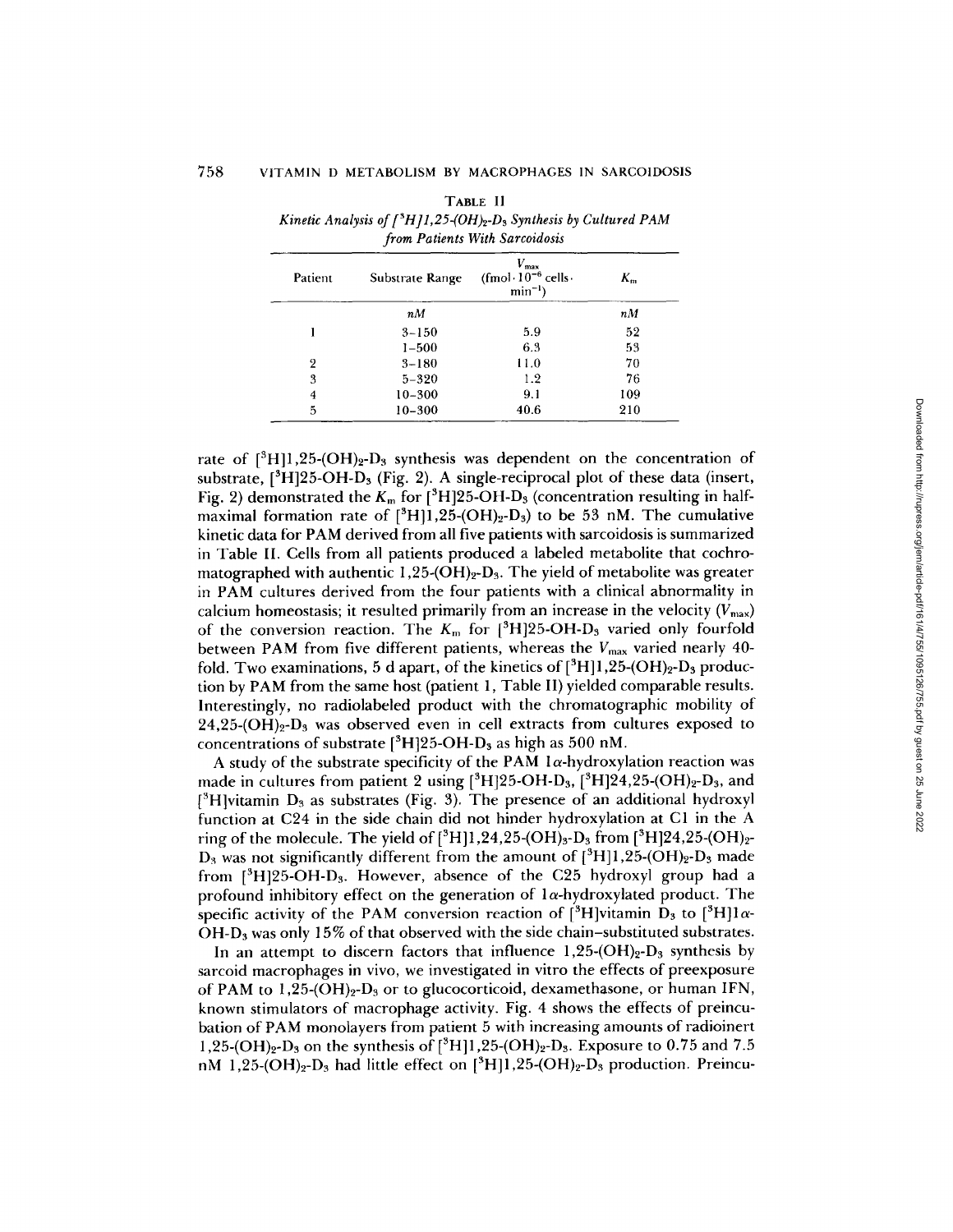

FIGURE 3. la-Hydroxylated metabolite formation by cultured, human PAM from a patient with sarcoidosis and altered calcium metabolism (patient 2, Table II) after incubation with 5 nM [<sup>3</sup>H]25-OH-D<sub>3</sub>, [<sup>3</sup>H]24,25-(OH)<sub>3</sub>-D<sub>3</sub>, and [<sup>3</sup>H]vitamin D<sub>3</sub>. The yield of metabolite was determined by the amount of radiolabeled product that cochromatographed with authentic 1,25-(OH)<sub>2</sub>-D<sub>3</sub>, 1,24,25-(OH)<sub>3</sub>-D<sub>3</sub>, and 1 $\alpha$ -OH-D<sub>3</sub>, respectively. Each value is the mean  $\pm$  SD of triplicate determinations.



PREINCUBATION **CONDITION** 

FIGURE 4. Effects of preincubation with radioinert  $1,25\text{-}(OH)_2\text{-}D_3$  on  $[^{3}H]1,25\text{-}(OH)_2\text{-}D_5$ synthesis in cultured human PAM from a hypercalcemic host (patient 5 in Table I) with sarcoidosis. PAM were preincubated for 18 h in culture medium containing 0.5% FCS with or without radioinert 1,25-(OH)<sub>2</sub>-D<sub>3</sub>. For determination of  $[^{3}H]$ 1,25-(OH)<sub>2</sub>-D<sub>3</sub> from 5 nM  $[^{3}H]$  $25$ -OH-D<sub>s</sub>, the medium was removed and replaced with serum-free BGJ<sub>B</sub> medium. Each value is the mean of duplicate determinations.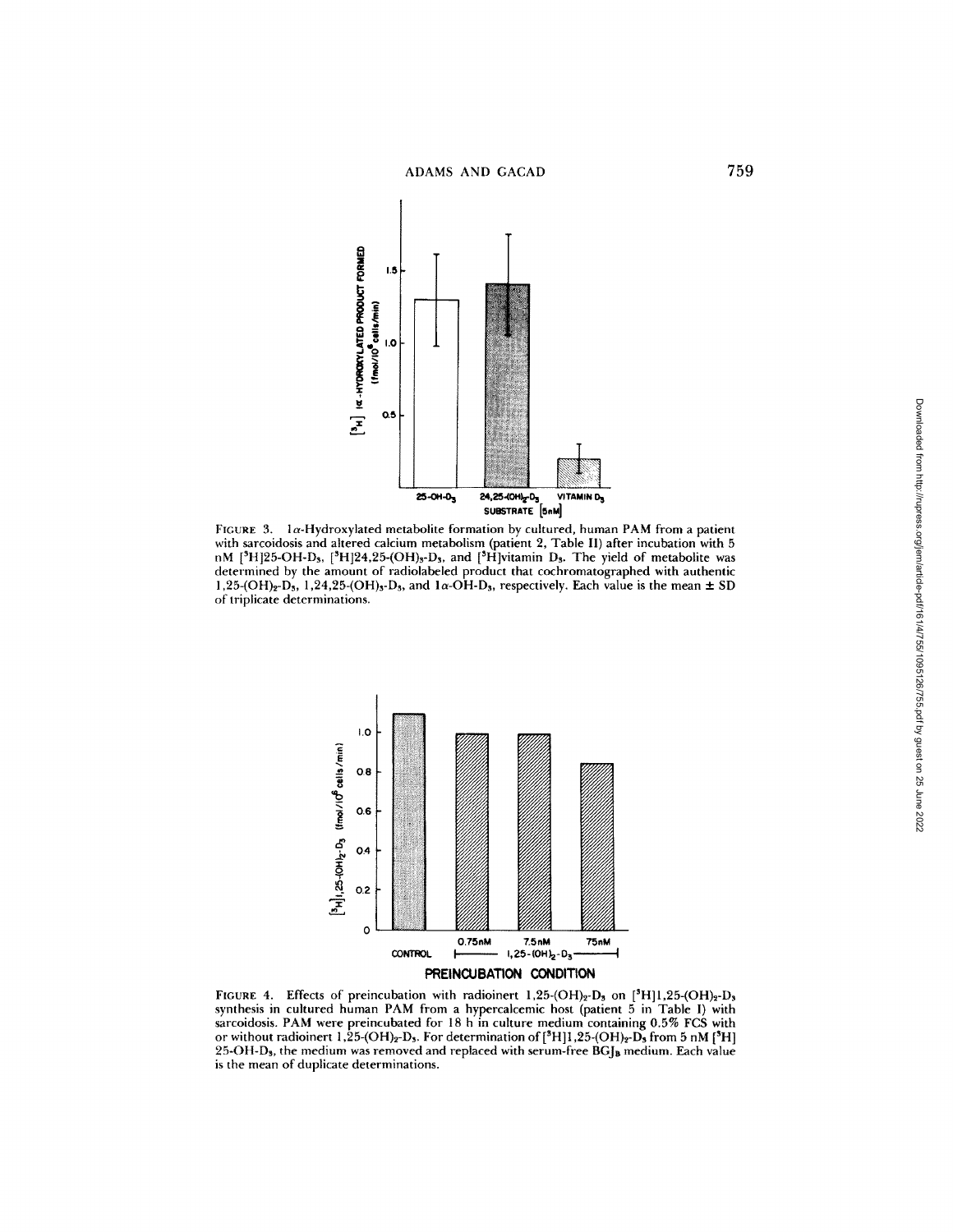

FIGURE 5. Effect of dexamethasone on  $[^{3}H]1,25\text{-}(OH)_{2}O_{3}$  synthesis by cultured, human PAM from two patients (patients 1 [ $\blacktriangle$ ] and 4 [ $\blacktriangleright$ ]; see Table I) with sarcoidosis. PAM monolayers were preincubated for 18 h in serum-free medium with or without dexamethasone. The medium was removed and replaced with serum-free  $BGJ_B$  medium for determination of  $[{}^{5}H]$ **]** ,25-(OH)2-D3 synthesis from 5 nM [SH]25-OH-D3. Each point is the mean of triplicate [A] or duplicate [O] determinations.

bation with 75 nM 1,25-(OH)<sub>2</sub>-D<sub>3</sub> reduced  $[^{3}H]$ 1,25-(OH)<sub>2</sub>-D<sub>3</sub> synthesis by only 20%, indicating a relative resistance to product inhibition of the conversion reaction. Preincubation of cells from two subjects (patients 1 and 4) with sarcoidosis and hypercalcemia with increasing amounts of dexamethasone resulted in a dose-dependent inhibition of  $[^3H]$  1, 25-(OH)<sub>2</sub>-D<sub>3</sub> synthesis (Fig. 5). Although the half-maximal inhibitory concentration of dexamethasone was the same in cells from both individuals  $(0.2 \text{ nM})$ , the magnitude of the decrease in hormone production was much greater in cells from patient 1. By comparison,  $IFN-\gamma$ stimulated  $[^{3}H]1,25\cdot (OH)_{2}$ -D<sub>3</sub> synthesis by sarcoid PAM. As shown in Fig. 6, preincubation of PAM from three different patients with IFN- $\gamma$  exerted a dosedependent stimulatory effect on the conversion of 5 nM  $[^{3}H]25-OH-D_{3}$  to  $[^{3}H]$  $1,25$ -(OH)<sub>2</sub>-D<sub>3</sub>, in each case. At the lower concentrations of IFN the stimulatory action was specific for IFN- $\gamma$ . Preincubation of cells with 1,000  $\mu$ g/ml IFN- $\alpha$ resulted in only a modest increase (50%) in  $[^{3}H]1,25$ -(OH)<sub>2</sub>-D<sub>3</sub> synthesis in PAM from the host whose cells had the greatest increase (200%) in hormone production after exposure to IFN- $\gamma$ . In cells from a second host, IFN- $\alpha$  exerted an inhibitory effect on the PAM  $[3H]25-OH-D_3$  conversion reaction at all concentrations of the lymphokine. A kinetic analysis of the IFN- $\gamma$ -mediated stimulatory action is depicted in Fig. 7. IFN- $\gamma$  clearly increased the yield of  $[^{3}H]1,25\text{-}(OH)_{2}$ - $D_3$  at each concentration of substrate  $[^3H]25$ -OH-D<sub>3</sub>. As demonstrated in the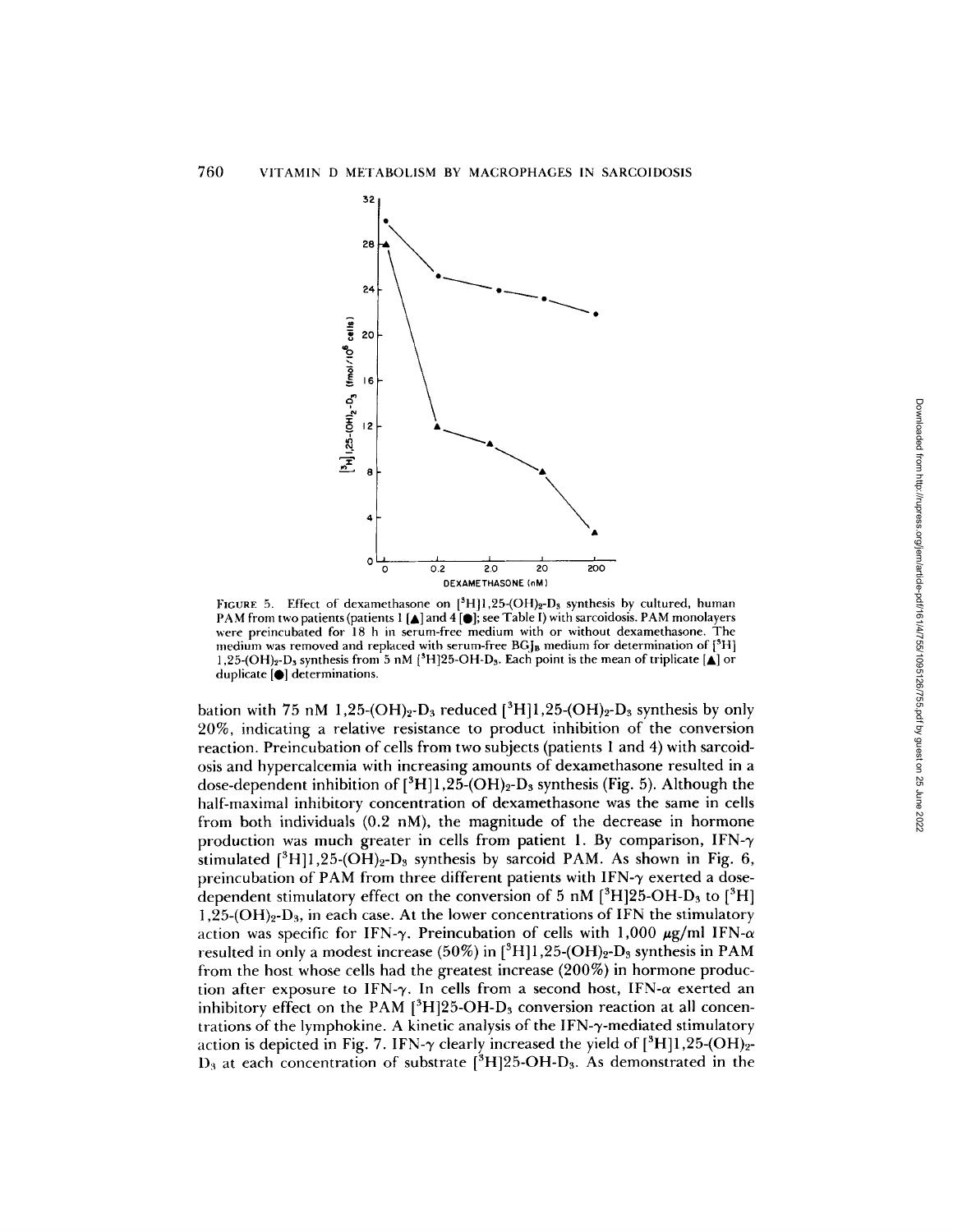



FIGURE 6. Effect of IFN- $\gamma$  (closed symbols) and IFN- $\alpha$  (open symbols) on [3H]1,25-(OH)<sub>2</sub>-D<sub>3</sub> synthesis by cultured, human PAM from three patients (patients 3 [ $\Box$ ], 4 [ $\blacktriangle$ ], 5 [ $\blacktriangleright$ ]; see Table I) with sarcoidosis. Cell monolayers were preincubated for 18 h in medium containing 1.0% FCS with or without increasing amounts of IFN- $\gamma$  or IFN- $\alpha$ . The medium was removed and replaced with serum-free  $BGI_B$  medium for determination of  $[^{3}H]1,25-OH-D<sub>s</sub>$  synthesis from  $5$  nM  $[^{8}H]25$ -OH-D<sub>3</sub>. Each point is the mean of duplicate determinations.

reciprocal plot of the data (insert, Fig. 7), the majority of the increase in  $[^{3}H]$ 1,25-(OH)<sub>2</sub>-D<sub>a</sub> synthesis was attributable to an increase in the velocity of the conversion reaction. The  $V_{\text{max}}$  of  $1\alpha$ -hydroxylation was 34.5 fmol $\cdot 10^{-6}$  cells.  $min^{-1}$  after preincubation of cells with IFN- $\gamma$ , and 9.1 fmol $\cdot 10^{-6}$  cells $\cdot min^{-1}$  in its absence. The  $K_m$  for  $[^3H]25$ -OH-D<sub>3</sub> with or without IFN- $\gamma$  were similar, 109 and 145 nM, respectively.

## Discussion

The conversion of 25-OH-D to  $1,25$ -(OH)<sub>2</sub>-D in nonpregnant, mammalian and avian species is a strictly controlled metabolic event catalyzed by a cytochrome P-450 mixed-function oxidase located in the mitochondria of renal epithelial cells (8). The only pathologic human condition in which there is good evidence for the extrarenal synthesis of  $1,25$ -(OH)<sub>2</sub>-D is sarcoidosis (9). Previous data from our laboratory (3) suggest that the macrophage, a ubiquitous constituent of the noncaseating granulomata of sarcoidosis, is the synthetic source of  $1,25$ -(OH)<sub>2</sub>-D in the disease. In the current report, kinetic analysis of the 25-OH-D<sub>3</sub>-1 $\alpha$ hydroxylation reaction in cultured PAM from patients with sarcoidosis yielded an apparent  $K_m$  for 25-OH-D<sub>3</sub> of 52-210 nM. This value is in the range previously reported for the  $25\text{-}OH\text{-}D<sub>3</sub>$ -24-hydroxylase in cultured mouse kidney cells (10), dispersed rat renal epithelial cells (11), mouse kidney homogenates (12), and reconstituted mammalian enzyme (13). If the proposed affinities of the renal enzyme and the PAM hydroxylating mechanism in vitro are applicable in vivo, then one might predict that the sarcoid macrophage competes with the renal  $1\alpha$ hydroxylase for its preferred substrate, 25-OH-D3.

Although the PAM  $1\alpha$ -hydroxylation reaction and the renal  $1\alpha$ -hydroxylase are similar in their affinity and specificity for 25-hydroxylated substrates, there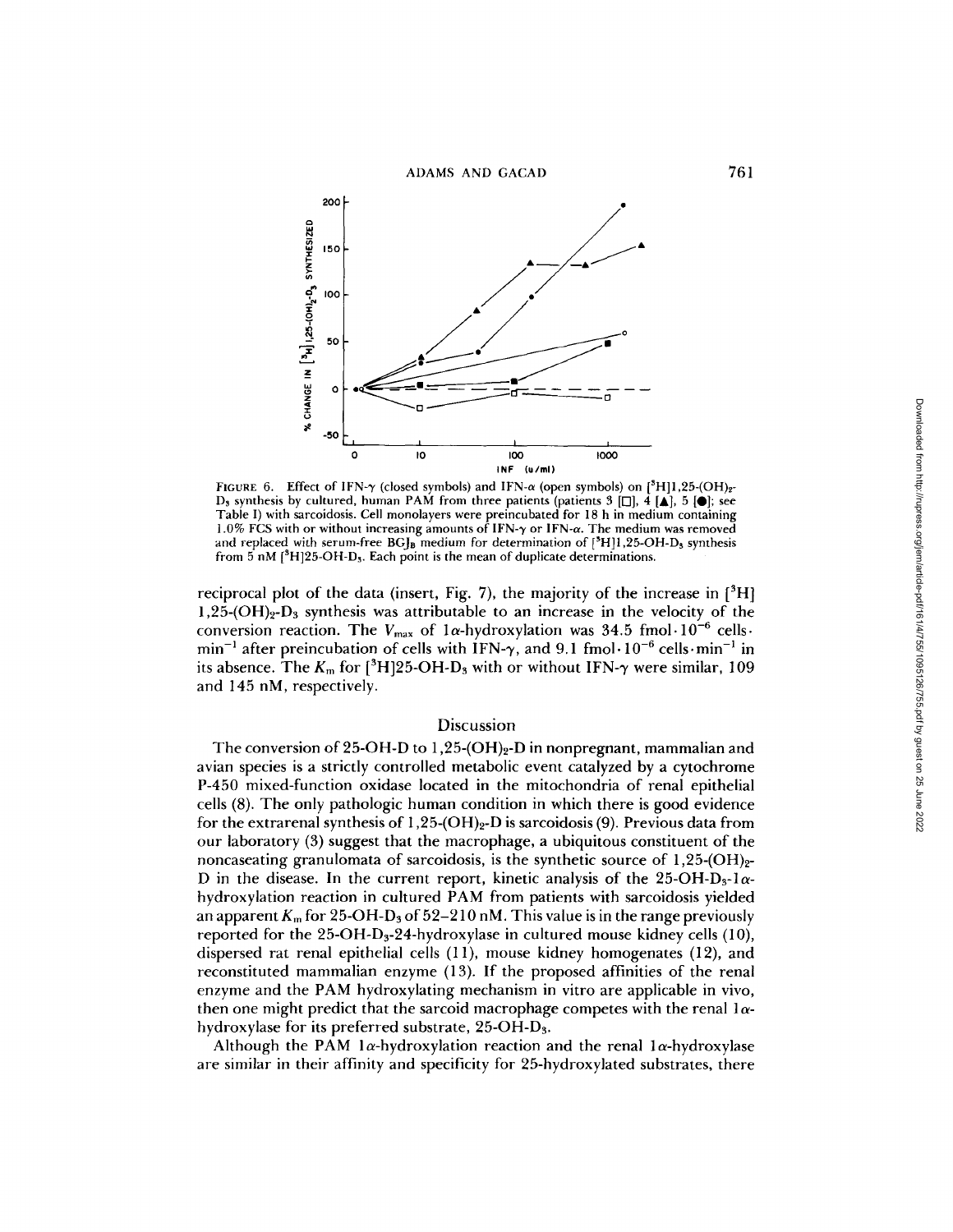

FIGURE 7. Kinetic analysis of  $[^{3}H]1,25\text{-}(OH)_2-D_3$  synthesis by cultured, human PAM from a single hypercalcemic patient with sarcoidosis (patient 4, Table If) preincubated in the presence (O) or absence ( $\bullet$ ) of IFN- $\gamma$ . PAM monolayers were preincubated for 18 h in medium containing 1.0% FCS with or without 1,000 U/1 1FN- $\gamma$ . This medium was removed and replaced with serum-free BG $\mu_{\rm B}$  medium for determination of  $[^{3}H]1,25-(OH)_{2}-D_{3}$  synthesis in the presence of increasing amounts of  $[^{8}H]25$ -OH-D<sub>3</sub>. Each point is the mean of duplicate determinations. A single-reciprocal plot of the data (insert) disclosed a  $K<sub>m</sub>$  for 25-OH-D<sub>3</sub> (x intercept) and velocity ( $V_{\text{max}}$ ,  $1/y$  intercept) of 109 nM [<sup>3</sup>H]25-OH-D<sub>3</sub> and 34.5 fmol·10<sup>-6</sup> cells  $\min^{-1}$ , respectively, in cells exposed to IFN- $\gamma$ , and 145 nM [<sup>3</sup>H]25-OH-D<sub>3</sub> and 9.1 fmol.  $10^{-6}$  cells $\cdot$ min<sup>-1</sup> in cells not exposed to IFN- $\gamma$ .

appear to be some important differences between the two. First, even in the presence of high concentrations of substrate 25-OH-Ds or after preincubation with high concentrations of 1,25-(OH)<sub>2</sub>-D<sub>3</sub>, a potent inducer of the renal 25-OH-D<sub>3</sub> 24-hydroxylase (14), the PAM 1 $\alpha$ -hydroxylation process was not accompanied by detectable 24-hydroxylating activity. An accompanying 24-hydroxylase is a characteristic of all the other renal  $l_{\alpha}$ -hydroxylation systems previously described (10-13, 15, 16). Therefore, unlike the situation in the renal epithelial cell, the sarcoid macrophage does not have a 24-hydroxylase competing for substrate. Furthermore,  $1,25\text{-}(OH)<sub>2</sub>$ -D<sub>3</sub> synthesized in the sarcoid PAM is not likely to be metabolized to  $1,24,25-(OH)<sub>3</sub>$ , a metabolite that is biologically less potent than  $1,25-(OH)<sub>2</sub>-D<sub>3</sub>$  (17, 18). A second discrepancy is the apparent lack of metabolic control in the  $1\alpha$ -hydroxylation of 25-OH-D in hypercalcemic patients with sarcoidosis. Patients 1 and 5 reported here (Table I) are good examples of this event in vivo. Despite being hypercalcemic, their serum level of **1,25-(OH)2-D** was in the supranormal range, constituting inappropriate genera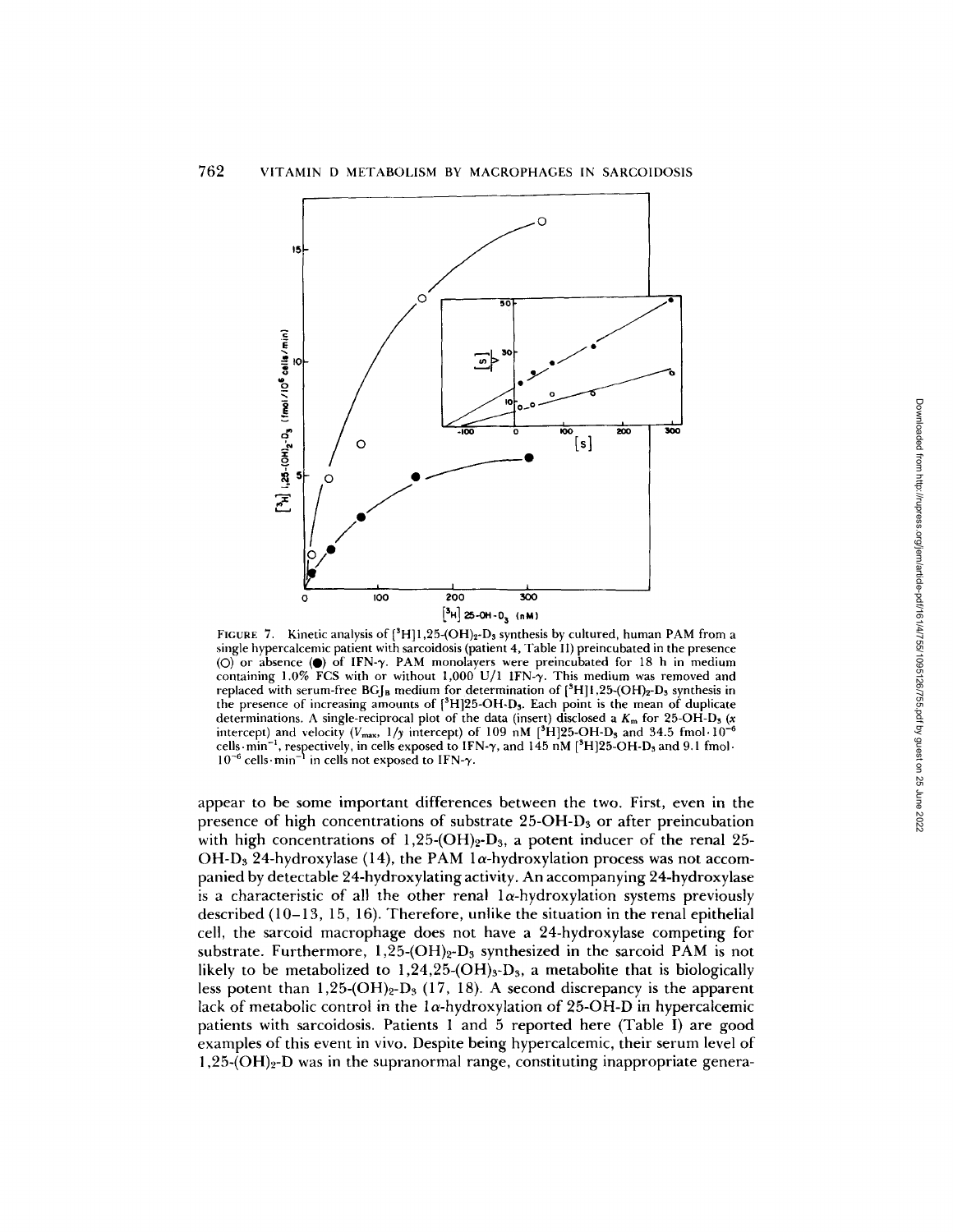tion of hormone. This clinical observation was born out in vitro. Preincubation of cultured PAM from a hypercalcemic host with  $1,25-(OH)_2-D_3$  reduced the yield of  $\binom{3}{1},25-(OH)-D_3$ ; however, the degree of suppression [only 20% with 75 nm  $1,25\text{-}(OH)<sub>2</sub>-D<sub>3</sub>$  was far less than that previously reported for the suppression of the 25-OH-D<sub>3</sub>-l $\alpha$ -hydroxylase either in preparations of renal tissue in vitro after pretreatment of vitamin D-deficient animals in vivo with  $1,25$ -(OH)<sub>2</sub>- $D_3$  (19) or in cultured kidney cells preincubated in medium containing  $10^{-8}$ - $10^{-7}$  M 1,25-(OH)<sub>2</sub>-D<sub>3</sub> (10, 15). These data indicate that the inhibitory effect of 1,25- $(OH)<sub>2</sub>$ -D<sub>3</sub> on its own synthesis or, as proposed by Eisman et al. (20), 1,25- $(OH)<sub>2</sub>-D<sub>3</sub>$  induction of its own metabolism, may not be fully operative in the PAM  $1\alpha$ -hydroxylation reaction. The lack of accompanying 24-hydroxylating activity and significant product inhibition of the PAM 25-OH-D<sub>3</sub>-1 $\alpha$ -hydroxylation reaction, coupled with the relatively high affinity of the macrophage conversion reaction for 25-OH- $D_3$ , suggests that the sarcoid macrophage has the potential to rival the naturally occurring renal enzyme in its efficiency of 1,25-  $(OH)<sub>2</sub>$ -D<sub>3</sub> synthesis.

These dissimilar characteristics of the PAM and renal hydroxylating mechanisms suggest that the sarcoid macrophage does not harbor the classic  $1\alpha$ hydroxylase (21). Moreover, it is also unlikely that  $1,25\text{-}(OH)<sub>2</sub> - D<sub>3</sub>$  synthesis in sarcoid PAM occurs via the mitochondrial cytochrome P-450-catalyzed peroxygenase pathway recently reported by Warner (21). In this NADPH-independent system, both  $1,25-(OH)<sub>2</sub>$ -D<sub>3</sub> and  $24,25-(OH)<sub>2</sub>$ -D<sub>3</sub> are generated from substrate 25-OH-D<sub>3</sub>. No 24,25-(OH)<sub>2</sub>-D<sub>3</sub> production was identified in our metabolism experiments, even at high concentrations of 25-OH-Ds. It is possible that the PAM  $1\alpha$ -hydroxylation reaction is linked to the production of reactive oxygen intermediates. The generation of hydrogen peroxide by activated human monocytes is exquisitely sensitive to glucocorticoids (23) and may explain the steroidmediated inhibition of  $1,25$ -(OH)<sub>2</sub>-D<sub>3</sub> synthesis by sarcoid PAM. Interestingly, the suppressive action in vitro correlates with the long-recognized antihypercalcemic action of glucocorticoids in vivo in patients with sarcoidosis (24).

In light of the suppressive actions of glucocorticoids on the generation of 1,25-  $(OH)<sub>2</sub>-D<sub>3</sub>$  by sarcoid PAM, we were curious to know whether IFNs, known stimulators of macrophage action, might enhance sterol synthesis by these cells. Mononuclear inflammatory cells, derived from the alveolar space of patients with sarcoidosis and high intensity alveolitis, are prolific in their synthesis of lymphokines, including interleukin 1, interleukin 2, and IFN- $\gamma$  (25). As demonstrated in Figs. 6 and 7, IFN- $\gamma$  accelerates the velocity of the conversion reaction in PAM in vitro, increasing the synthetic yield of  $1,25$ -(OH)<sub>2</sub>-D<sub>3</sub> by as much as 200%. Whether IFN- $\gamma$  is an important modulator of macrophage 1,25-(OH)<sub>2</sub>- $D_3$  synthesis in vivo, and whether 1,25-(OH)<sub>2</sub>-D<sub>3</sub>, recently shown (26) to be a specific and potent inhibitor of human T helper/inducer lymphocyte function, is a biologically active lymphokine in the alveolar space in sarcoidosis, are intriguing but yet unanswered questions.

#### Summary

We investigated the la-hydroxylation of vitamin  $D_3$  sterols by cultured pulmonary alveolar macrophages (PAM) from patients with sarcoidosis with or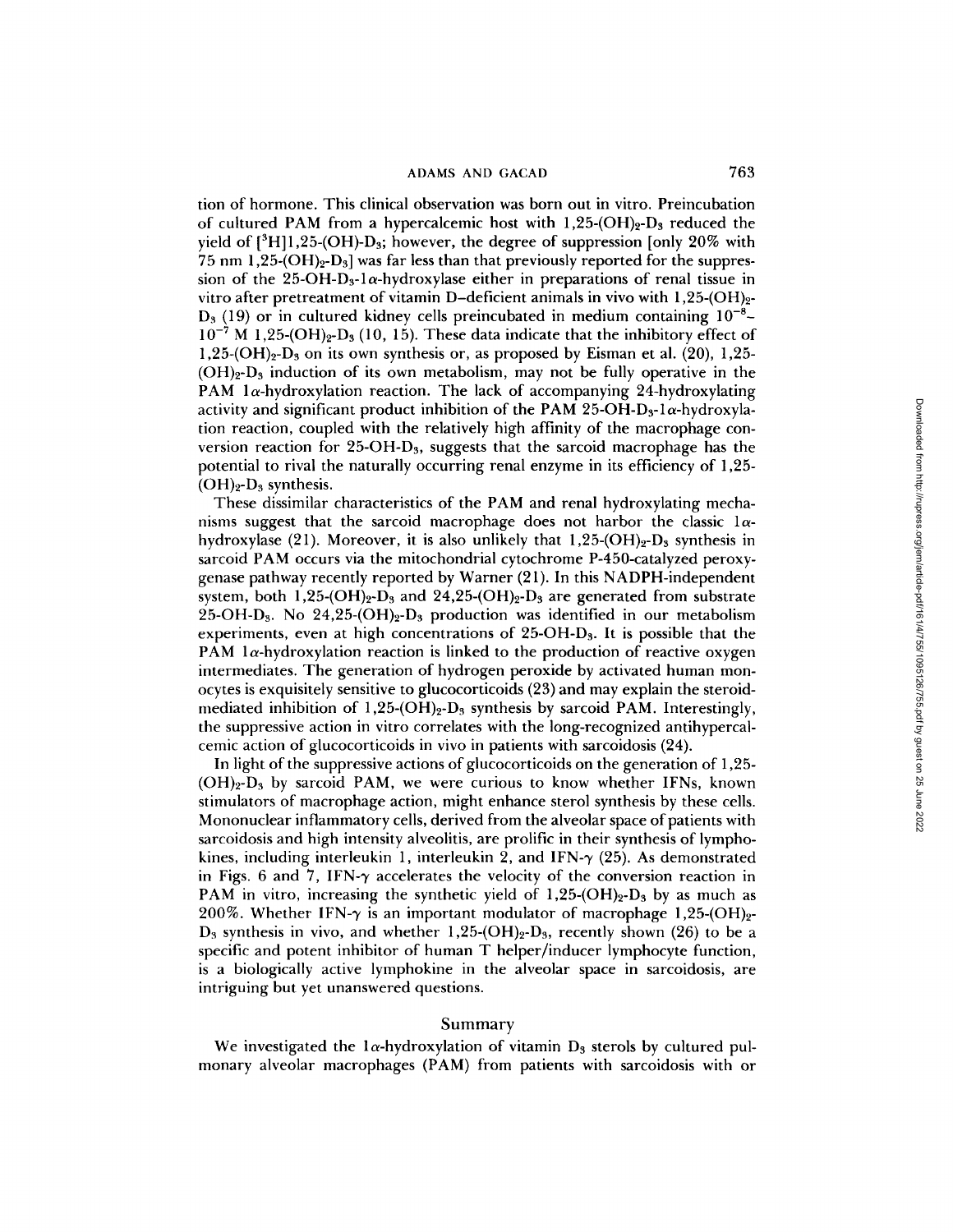### 764 VITAMIN D METABOLISM BY MACROPHAGES IN SARCOIDOSIS

without clinically abnormal calcium homeostasis. Like the naturally occurring renal  $1\alpha$ -hydroxylase, the PAM  $1\alpha$ -hydroxylation reaction exhibited a high affinity for 25-hydroxyvitamin  $D_3$  (25-OH-D<sub>3</sub>) and a preference for substrates containing a 25-hydroxyl group in the side chain of the sterol. Unlike the renal enzyme, the PAM  $1\alpha$ -hydroxylating mechanism was not accompanied by 24hydroxylating activity, even after preincubation with 75 nM 1,25-dihydroxyvitamin  $D_3$  [1,25-(OH)<sub>2</sub>-D<sub>3</sub>] or exposure to high concentrations of substrate (500 nM 25-OH-D<sub>3</sub>). The PAM 25-OH-D<sub>3</sub>-1 $\alpha$ -hydroxylation reaction was stimulated by gamma interferon and inhibited by exposure to the glucocorticoid dexamethasone. The characteristics of the PAM hydroxylation process in vitro appear to reflect the efficiency of the extrarenal production of  $1,25-(OH)<sub>2</sub>-D<sub>3</sub>$  and the therapeutic efficacy of glucocorticoids in patients with sarcoidosis and disordered calcium metabolism.

We thank Dr. O. Sharma for allowing us to study his patients, Dr. F. Singer for his support and helpful suggestions, Ms. P. Holst and B. Sachs for preparation of the manuscript, and D. Cho for his technical support.

*Received for publication 26 June 1984 and in revised form 26 November 1984.* 

#### References

- 1. Papapoulos, S. E., T. L. Clemens, L.J. Fraher, I. G. Lewin, L. M. Sandler, and J. L. H. O'Riordan. 1979. 1,25-Dihydroxycholecalciferol in the pathogenesis of the hypercalcemia of sarcoidosis. *Lancet.* 1:627.
- 2. Bell, N. H., P. H. Stern, E. Pantzer, T. K. Sinha, and H. F. DeLuca. 1979. Evidence that increased circulating  $l\alpha$ , 25-dihydroxyvitamin  $D_3$  is the probable cause for abnormal calcium metabolism in sarcoidosis. *J. Clin. Invest.* 64:218.
- 3. Adams, J. S., O. P. Sharma, M. A. Gacad, and F. R. Singer. 1983. Metabolism of 25 hydroxyvitamin  $D_3$  by cultured pulmonary alveolar macrophages in sarcoidosis.  $J$ . *Clin. Invest.* 72:1856.
- 4. Adams, J. S., F. R. Singer, M. A. Gacad, O. P. Sharma, M.J. Hayes, P. Vouros, and M. F. Holick. 1985. Isolation and structural identification of 1,25-dihydroxyvitamin D3 produced by cultured alveolar macrophages in sarcoidosis. *J. Clin. Endocrinol. Metab.* In press.
- 5. Hunninghake, G. W., J. E. Gadek, S. Szapiel, I. J. Strumpf, O. Kawanani, V. J. Ferrans, B. A. Keogh, and R. G. Crystal. 1980. The human alveolar macrophage. *Methods Cell Biol.* 21 A:95.
- 6. Koski, I. E., D. G. Poplack, and R. M. Blacke. 1976. A nonspecific esterase stain for identification of monocytes and macrophages. *In* In Vitro Methods of Cell-mediated and Tumor Immunity. B. R. Bloom and J. R. David, editors. Academic Press, Inc., New York. 359-362.
- 7. Adams, J. S., T. L. Clemens, and M. F. Holick. 1981. Silica Sep-Pak preparative chromatography for vitamin D and its metabolites. *J. Chromatogr.* 226:198.
- 8. Gharazian, J. G., C. R. Jefcoate, W. H. Knutson, W. H. Ormi-Johnson, and H. F. DeLuca. 1974. Mitochondrial cytochrome P450. A component of chick kidney 25 hydroxycholecalciferol-la-hydroxylase.J. *Biol. Chem.* 249:3026.
- 9. Barbour, G. L., J. W. Coburn, E. Slatapolsky, A. W. Norman, and R. L. Horst. 1981. Hypercalcemia in an anephric patient with sarcoidosis: evidence for extrarenal generation of 1,25-dihydroxvitamin *D. N. Engl. J. Med.* 305:440.
- 10. Fukase, M., S.J. Birge, Jr., L. Rifas, L. V. Avioli, and L. R. Chase. 1982. Regulation